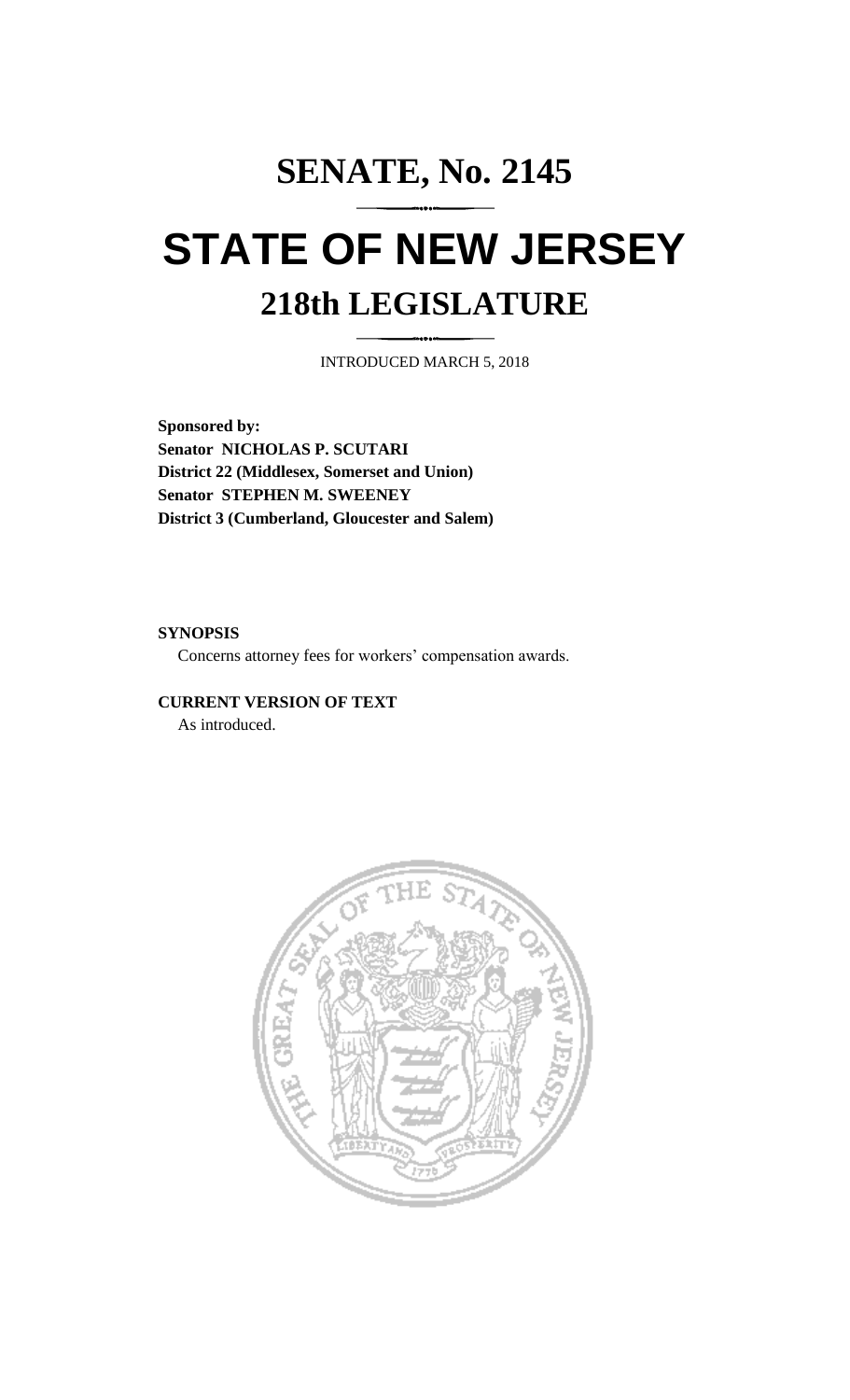**AN ACT** concerning workers' compensation and amending R.S.34:15-64. 

 **BE IT ENACTED** *by the Senate and General Assembly of the State of New Jersey:*

1. R.S.34:15-64 is amended to read as follows:

 34:15-64. a. The commissioner, director and the judges of compensation may make such rules and regulations for the conduct of the hearing not inconsistent with the provisions of this chapter as may, in the commissioner's judgment, be necessary. The official conducting any hearing under this chapter may allow to the party in whose favor judgment is entered, costs of witness fees and a reasonable attorney fee, not exceeding 20% of the judgment; and a reasonable fee not exceeding \$400 for any one witness, except that the following fees may be allowed for a medical witness:

 (1) (a) A fee of not more than \$600 paid to an evaluating physician for an opinion regarding the need for medical treatment or for an estimation of permanent disability, if the physician provides the opinion or estimation in a written report; and

 (b) An additional fee of not more than \$400 paid to the evaluating physician who makes a court appearance to give testimony; or

 (2) (a) A fee of not more than \$450 paid to a treating physician for the preparation and submission of a report including the entire record of treatment, medical history, opinions regarding diagnosis, prognosis, causal relationships between the treated condition and the claim, the claimant's ability to return to work with or without restrictions, what, if any, restrictions are appropriate, and the anticipated date of return to work, and any recommendations for further treatment; and

 (b) (i) An additional fee of not more than \$300 per hour, with the total amount not to exceed \$2,500, paid to the treating physician who gives testimony concerning causal relationship, ability to work or the need for treatment; or

 (ii) An additional fee of not more than \$300 per hour, with the total amount not to exceed \$1,500, paid to the treating physician who gives a deposition concerning causal relationship, ability to work or the need for treatment.

 b. (1) No fee for an evaluating physician pursuant to this section shall be contingent on whether a judgment or award is or is not made in favor of the petitioner.

 (2) No evaluating or treating physician shall charge any fee for a report, testimony or deposition in excess of the amount permitted pursuant to the provisions of this section.

**EXPLANATION – Matter enclosed in bold-faced brackets [thus] in the above bill is not enacted and is intended to be omitted in the law.**

**Matter underlined thus is new matter.**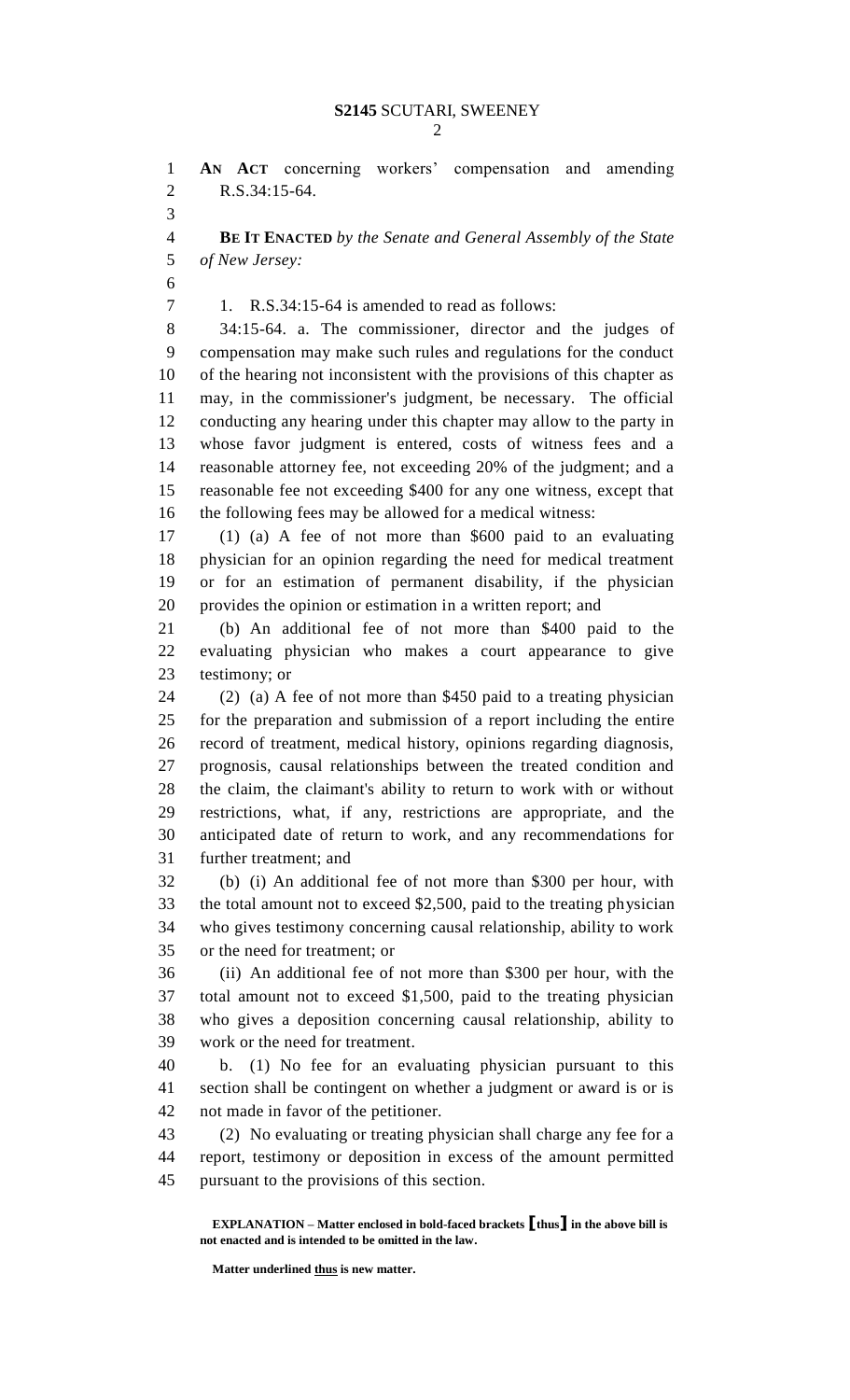### **S2145** SCUTARI, SWEENEY

 c. A fee shall be allowed at the discretion of the judge of compensation when, in the official's judgment, the services of an attorney and medical witnesses are necessary for the proper presentation of the case. In determining a reasonable fee for medical witnesses, the official shall consider (1) the time, personnel, and other cost factors required to conduct the examination; (2) the extent, adequacy and completeness of the medical evaluation; (3) the objective measurement of bodily function and the avoidance of the use of subjective complaints; and (4) the necessity of a court appearance of the medical witness. When, however, at a reasonable time, prior to any hearing compensation has been offered and the amount then due has been tendered in good faith or paid within 26 weeks from the date of the notification to the employer of an accident or an occupational disease or the employee's final active medical treatment or within 26 weeks after the employee's return to work whichever is later or within 26 weeks after employer's notification of the employee's death, the reasonable allowance for attorney fee shall be based upon **[**only that part of the judgment or award in excess of**]** the amount of compensation, theretofore offered, tendered in good faith or paid 21 after the establishment of an attorney client relationship pursuant to a written agreement, and the amount of the judgment or award in excess of the amount of compensation, theretofore offered. When the amount of the judgment**[**, or when that part of the judgment or award in excess of compensation, offered, tendered in good faith or paid as aforesaid,**]** is less than \$200, an attorney fee may be allowed not in excess of \$50.

 d. All counsel fees of claimants' attorneys for services performed in matters before the Division of Workers' Compensation, whether or not allowed as part of a judgment, shall be first approved by the judge of compensation before payment. Whenever a judgment or award is made in favor of a petitioner, the judges of compensation or referees of formal hearings shall direct amounts to be deducted for the petitioner's expenses and to be paid directly to the persons entitled to the same, the remainder to be paid directly to the petitioner.

(cf: P.L.2015, c.216, s.1)

2. This act shall take effect immediately.

 

STATEMENT

 This bill requires that in cases in which a workers' compensation petitioner has received compensation from an insurance company prior to any judgment or award, the reasonable allowance for attorney fees will be based upon the sum of the amount of compensation received by the petitioner prior to any judgment, but